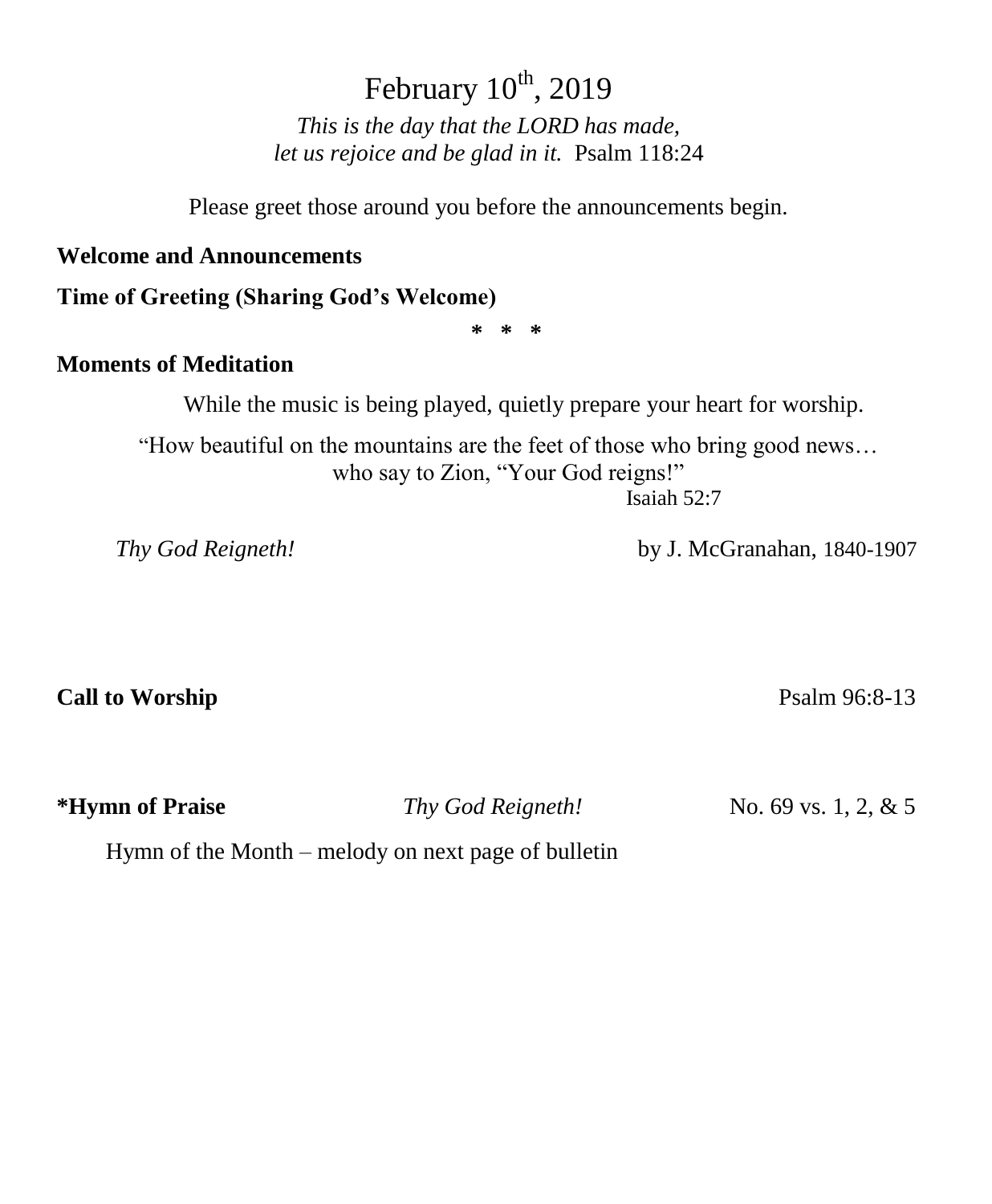*Thy God Reigneth!*



### **\*Prayer of Invocation**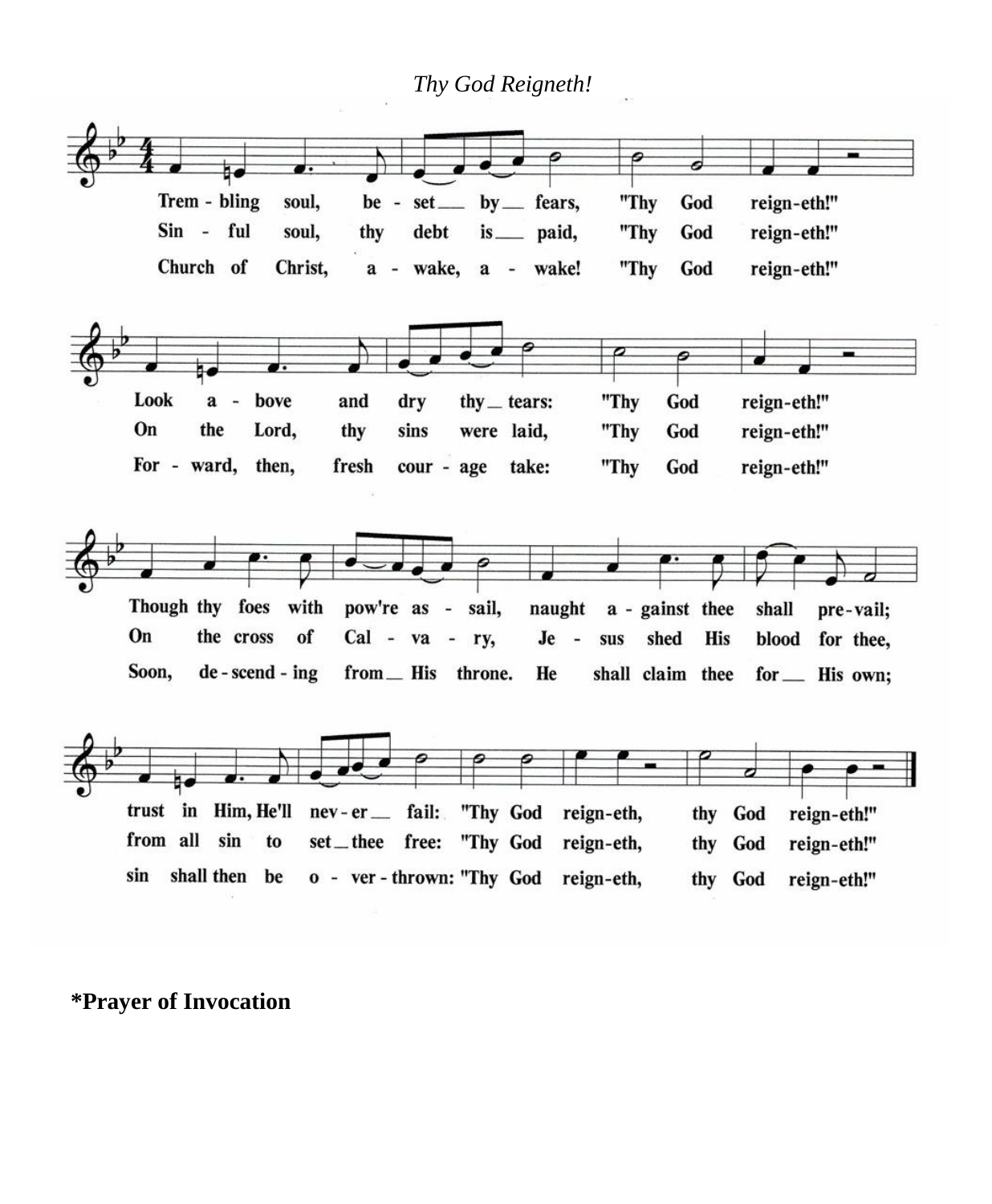## **\*The Apostle's Creed Hymnal page 845**

I believe in God the Father Almighty, Maker of heaven and earth.

I believe in Jesus Christ, His only Son, our Lord, who was conceived by the Holy Spirit, and born of the virgin Mary. He suffered under Pontius Pilate, was crucified, died, and was buried; He descended into hell. The third day He rose again from the dead. He ascended into heaven and is seated at the right hand of God the Father Almighty. From there He will come to judge the living and the dead.

I believe in the Holy Spirit, the holy catholic church, the communion of saints, the forgiveness of sins, the resurrection of the body, and the life everlasting. Amen.

**Scripture Reading Serverse Reading Serverse Serverse Serverse Deuteronomy 7:7-11** Pew Bible Page 285

## **Prayer of Confession**

Almighty and most merciful Father, we are thankful that Your mercy is

higher than the heavens,

wider than our wanderings,

deeper than all our sin.

Forgive our careless attitudes toward Your purposes,

our refusal to relieve the suffering of others,

our envy of those who have more than we have,

our obsession with creating a life of constant pleasure,

our indifference to the treasures of heaven,

our neglect of Your wise and gracious law.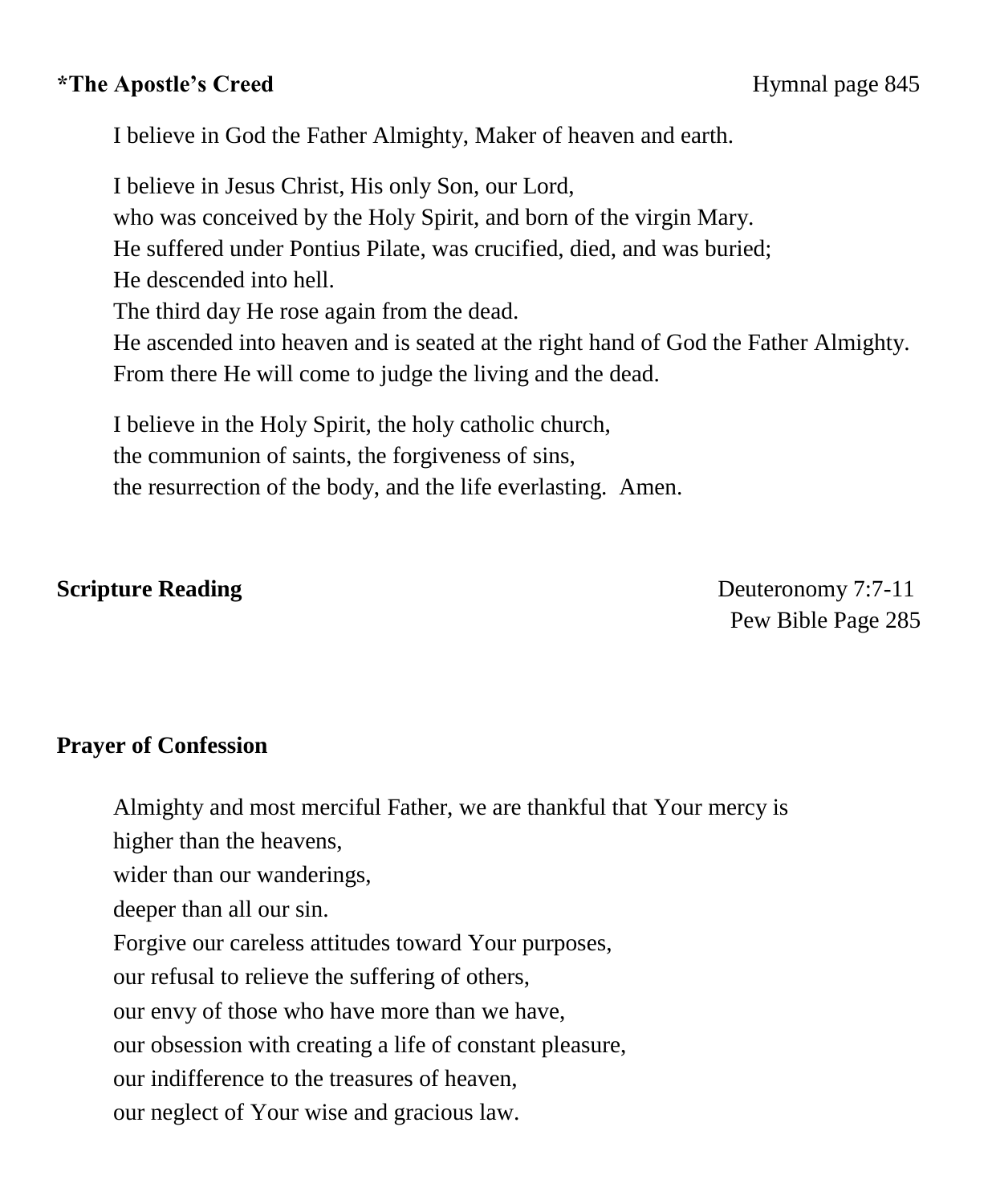Help us to change our way of life so that we may desire what is good, love what You love, and do what You command, through Jesus Christ our Lord. Amen.

### Assurance of Pardoning Grace Psalm 103:8-12

<sup>8</sup> The Lord is compassionate and gracious, slow to anger, abounding in love. <sup>9</sup> He will not always accuse, nor will he harbor his anger forever; <sup>10</sup> he does not treat us as our sins deserve or repay us according to our iniquities.<sup>11</sup> For as high as the heavens are above the earth, so great is his love for those who fear him; **<sup>12</sup>**as far as the east is from the west, so far has he removed our transgressions from us.

## **\*Chorus of Thanksgiving** *In Christ Alone*

Music is on the next page of bulletin

## **New City Catechism Question # 22**

## **Why must the Redeemer be truly human?**

That in human nature he might on our behalf perfectly obey the whole law and suffer the punishment for human sin; and also that he might sympathize with our weaknesses.

## **Prayer of Intercession**

**Tithes and Offering** *The King of Love My Shepherd Is* arr. Haan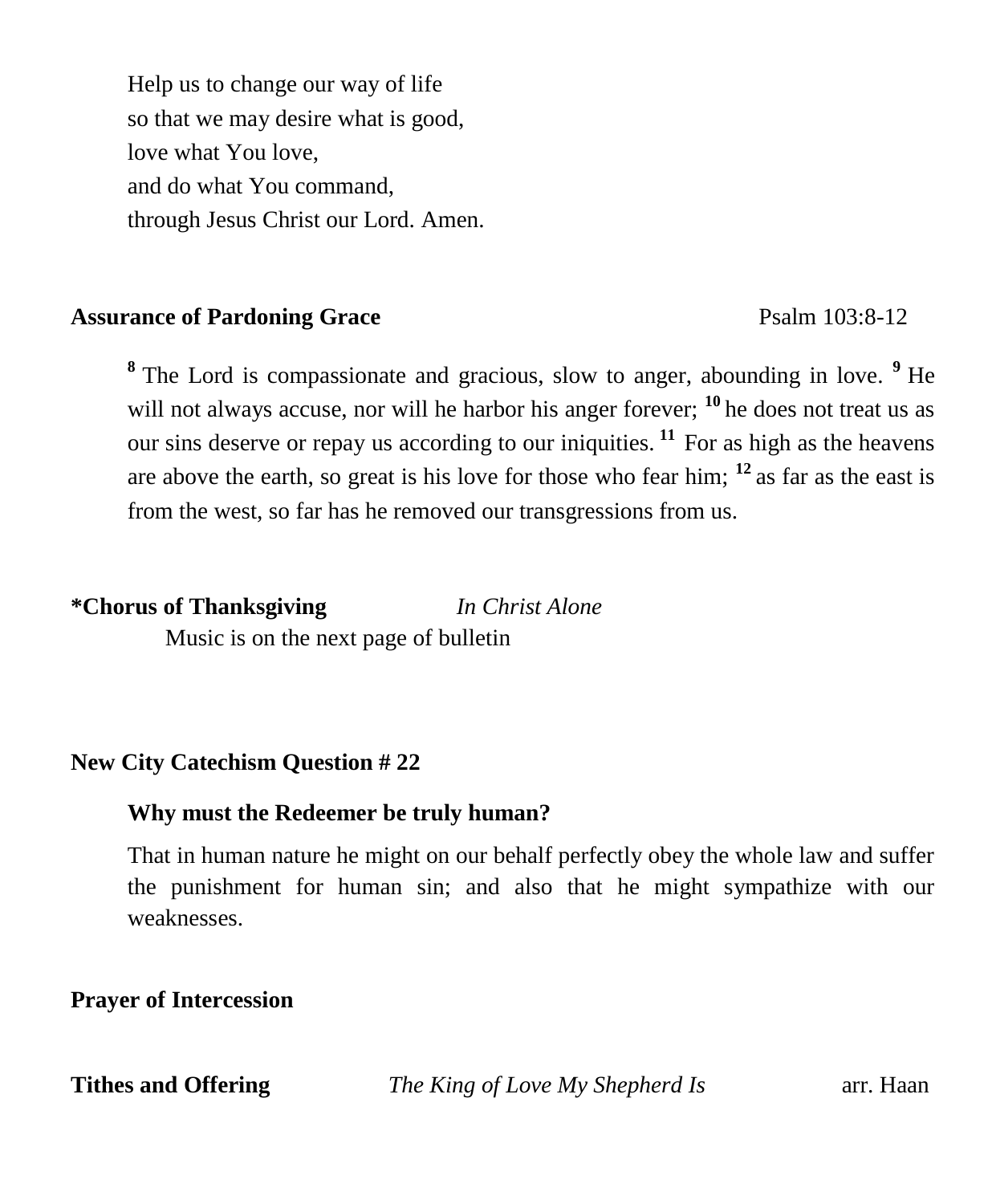#### *In Christ Alone*



CCLI License #376630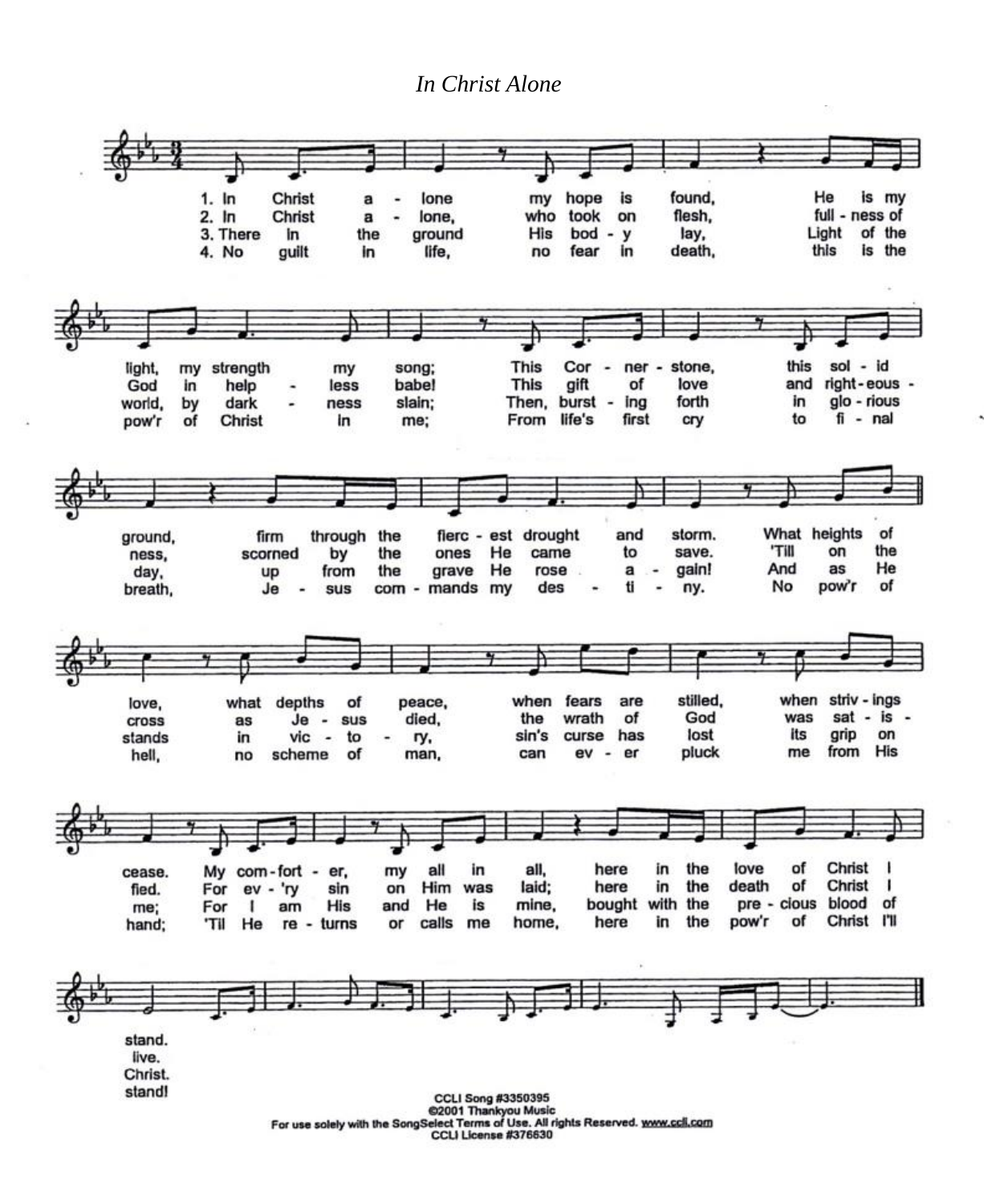#### **\*Hymn of Preparation** *My Jesus, I Love Thee* No. 648

My Jesus, I love Thee, I know Thou art mine; for Thee all the follies of sin I resign. My gracious Redeemer, my Savior art Thou; if ever I loved Thee, my Jesus, 'tis now.

I love Thee because Thou has first loved me, and purchased my pardon on Calvary's tree. I love Thee for wearing the thorns on Thy brow; if ever I loved Thee, my Jesus, 'tis now.

I'll love Thee in life, I will love Thee in death; and praise Thee as long as Thou lendest me breath; and say, when the death-dew lies cold on my brow; if ever I loved Thee, my Jesus, 'tis now.

In mansions of glory and endless delight, I'll ever adore Thee in heaven so bright; I'll sing with the glittering crown on my brow: if ever I loved Thee, my Jesus, 'tis now.

#### **Sermon Do We Dare Hope?** Titus 2:11-15

Pew Bible Page 1859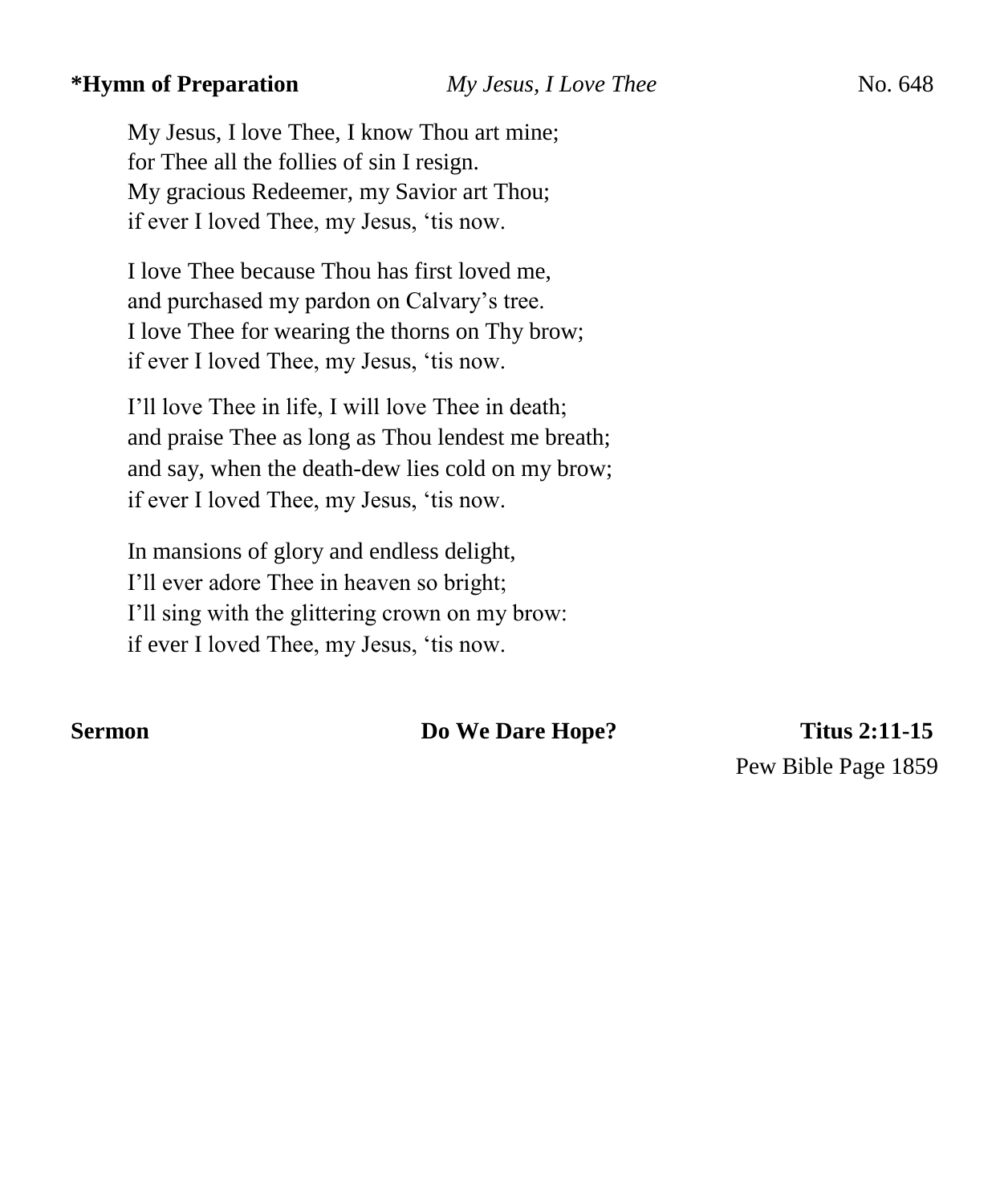#### **\*Hymn of Response** *One Day He's Coming* **No. 327 vs. 1, 2, 4 & 5**

One day when heaven was filled with His praises, one day when sin was as black as could be, Jesus came forth to be born of a virgin, dwelt amongst men, my example is He! **Chorus:** Living, He loved me; dying, He saved me; buried, He carried my sins far away; rising, He justified freely, forever; one day He's coming – O glorious day!

One day they led Him up Calvary's mountain, one day they nailed Him to die on the tree; suffering anguish, despised and rejected: bearing our sins my Redeemer is He! (Chorus above)

One day the grave could conceal Him no longer, one day the stone rolled away from the door; then He arose, over death He had conquered; now is ascended, my Lord evermore! (Chorus above)

One day the trumpet will sound for His coming, one day the skies with His glories will shine; wonderful day, my beloved ones bringing; glorious Savior, this Jesus is mine! (Chorus above)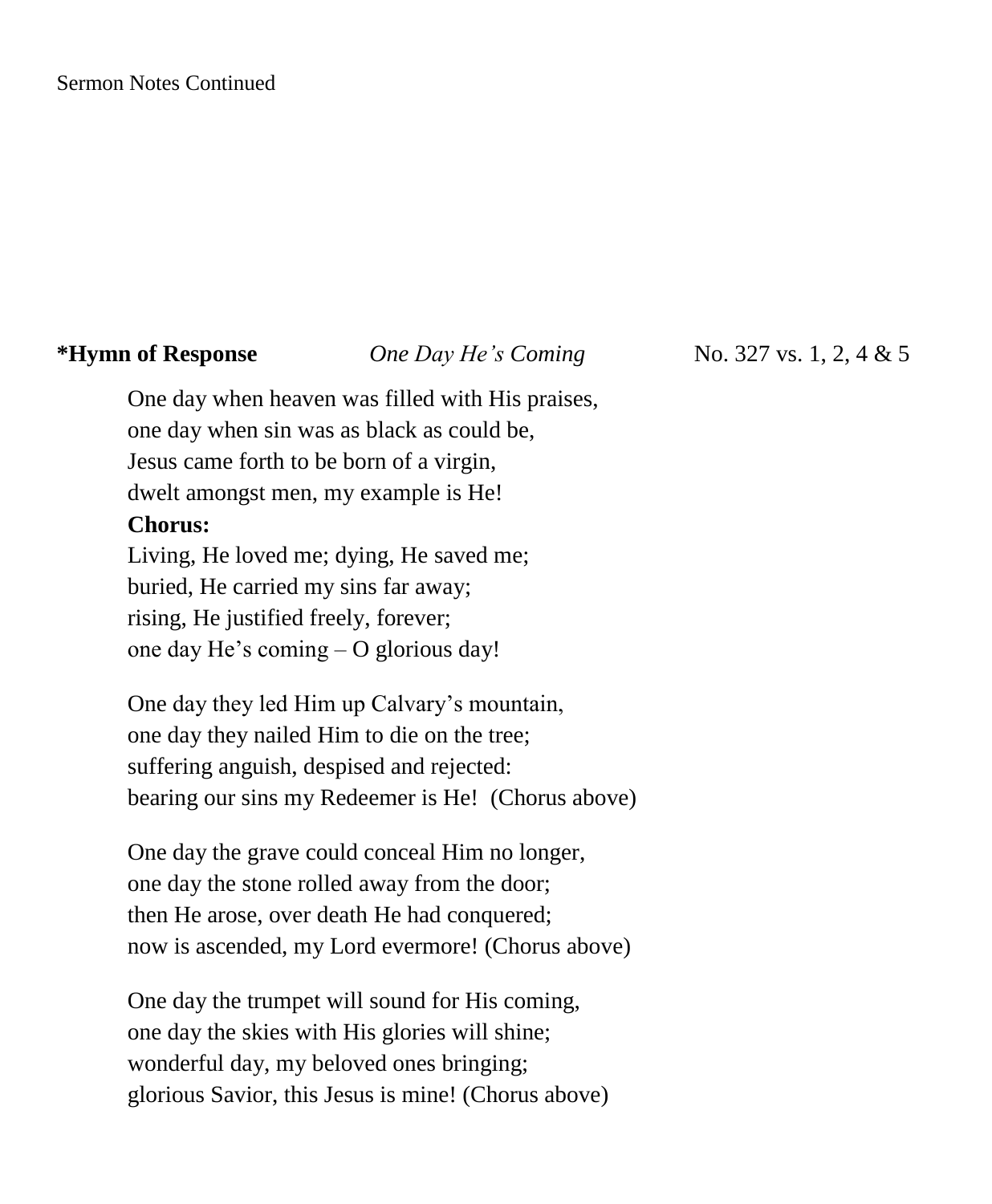# **\*Benediction**

| *Gloria Patri                                       | No. 735                                                                                                                  |                      |
|-----------------------------------------------------|--------------------------------------------------------------------------------------------------------------------------|----------------------|
| world without end. Amen, amen.                      | Glory be to the Father, and to the Son, and to the Holy Ghost;<br>as it was in the beginning, is now, and ever shall be, |                      |
| <i>*Postlude</i>                                    | By Grace I'm Saved                                                                                                       | arr. Hildebrand      |
| * Congregation: Please stand as able.               |                                                                                                                          |                      |
|                                                     | * * * * * * * *                                                                                                          |                      |
| Organ                                               |                                                                                                                          | <b>Sandy Schoon</b>  |
| <b>Scripture Reading</b>                            |                                                                                                                          | Lucy Hrivnak         |
| <b>New City Catechism &amp; Intercessory Prayer</b> |                                                                                                                          | Nelson Schoon, Elder |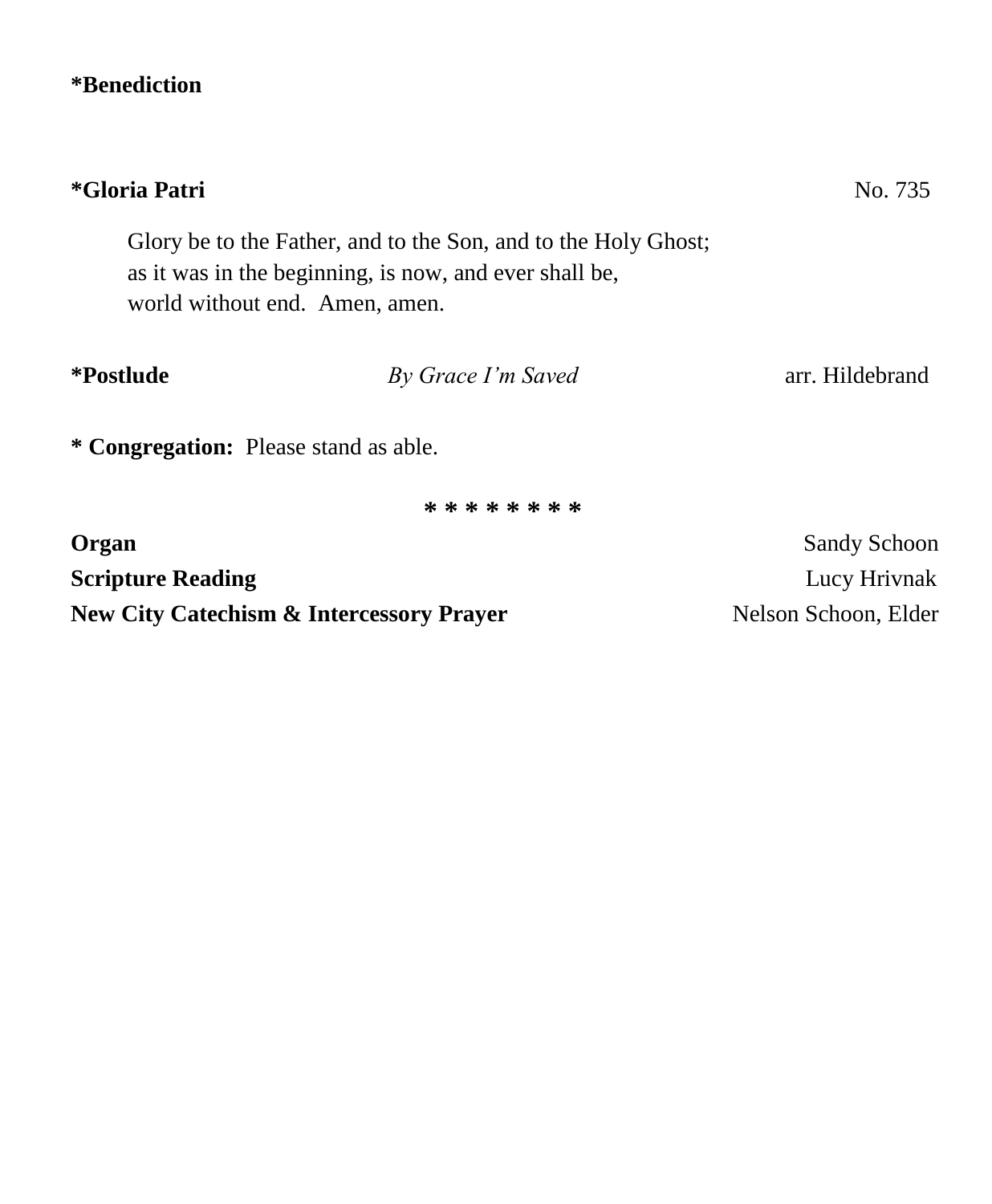# **Weekly Calendar**

| <b>DATE</b>          | <b>TIME</b> | <b>EVENT</b>                                |
|----------------------|-------------|---------------------------------------------|
| <b>SUN 2/10</b>      | 9:00 AM     | <b>Opening Exercises</b>                    |
|                      | 9:15 AM     | <b>Sunday School</b>                        |
|                      | 10:30 AM    | <b>Worship Service</b>                      |
|                      | 6:00 PM     | <b>Prayer Meeting</b>                       |
| <b>TUES 2/12</b>     | $1:00$ PM   | <b>Afternoon Care Group</b>                 |
|                      | 6:30 PM     | Deacons' Meeting                            |
| <b>WED 2/13</b>      | 9:30 AM     | Ladies' Bible Study                         |
|                      | 11:00 AM    | Ladies' Bible Study                         |
| <b>THURS 2/14</b>    | 6:30 PM     | Financial Peace University Class            |
| <b>SUN 2/17</b>      | 9:00 AM     | <b>Opening Exercises</b>                    |
|                      | 9:15 AM     | <b>Sunday School</b>                        |
|                      | 10:30 AM    | <b>Worship Service</b>                      |
|                      | 12:00 PM    | <b>Special Congregational Meeting</b>       |
|                      |             | <b>Important Upcoming Events</b>            |
| <b>SUN 2/24</b>      | 6:00 PM     | Carry-in dinner with missionary Tracy Dager |
| <b>FRI-SUN 3/1-3</b> | <b>TBD</b>  | Marriage Seminar with Dr. Alan Strange from |

Mid-America Reformed Seminary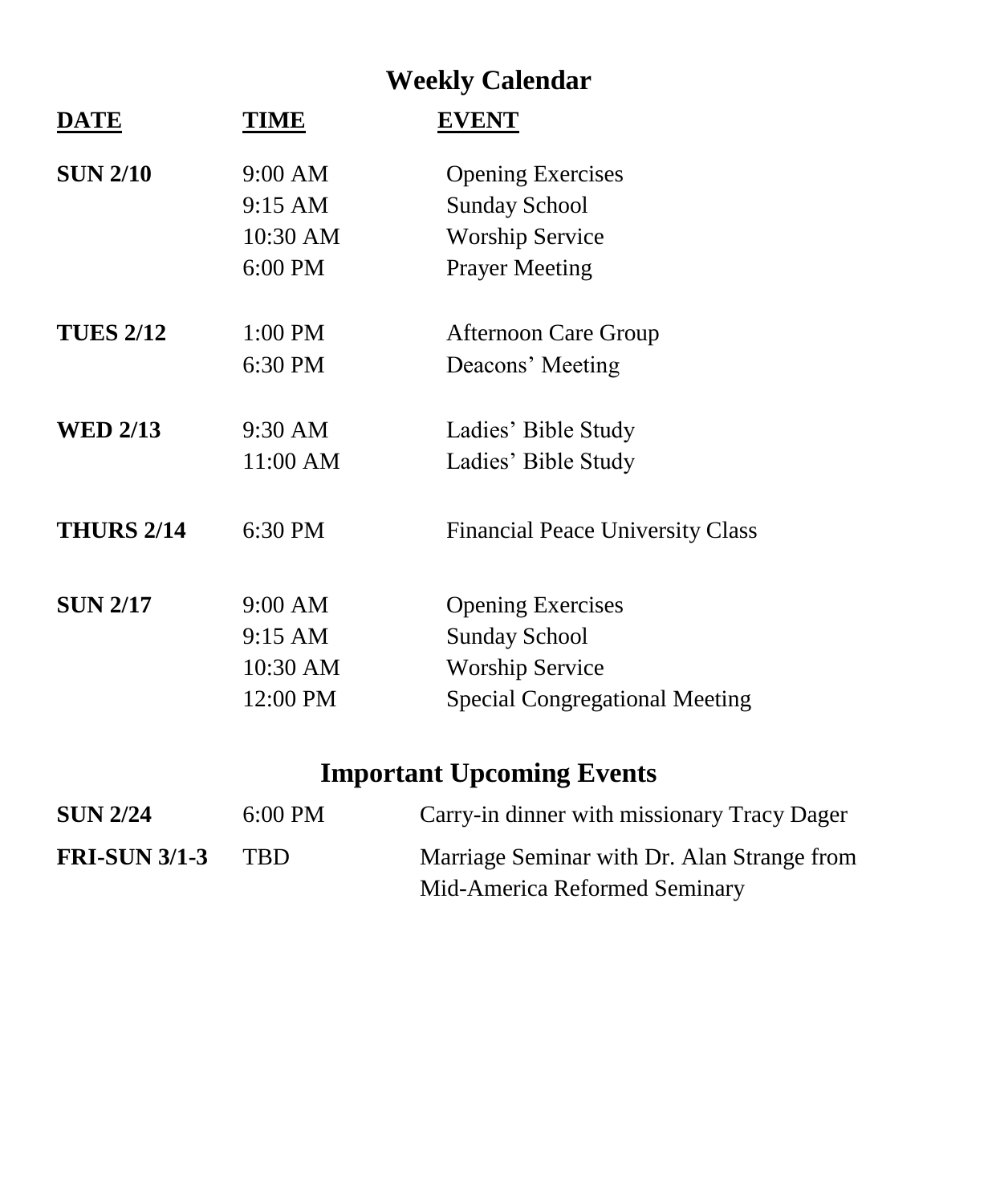# **Serving the Lord**

|                     | 2/10           | 2/17           | 2/24                |
|---------------------|----------------|----------------|---------------------|
| S.S. Nursery        | L. Hrivnak     | L. Martin      | <b>B.</b> Hrivnak   |
|                     | D. O'Neal,     | S. DeGroot,    | L. Hrivnak,         |
| <b>AM Nursery</b>   | Mallory V.     | Emily S.       |                     |
| Greeters            | Lanenga        | <b>Hrivnak</b> | <b>CL Yonker</b>    |
| <b>Bring Treats</b> | <b>Hrivnak</b> | Schoon         | O'Neal              |
| Server & Clean-Up   | <b>Hrivnak</b> | Schoon         | O'Neal              |
| Audio               | J. Martin      | B. Schoon      | <b>B.</b> Armstrong |
| Elder of the Week   | Schoon         | Stoltzfus      | <b>Hrivnak</b>      |

# **Announcements**

 **Dr. Bryan O'Neal:** We are grateful that Bryan, who is a member of our congregation, has agreed to preach during the month of February. Bryan is the Vice President of Moody Bible Institute and Interim Dean of Undergraduate and Distance Education at Moody.

 **Adult Sunday School:** Want to study the Bible and do you like to travel to new places? Then join the adult class taught by Bryan O'Neal as they travel with Paul on his second missionary journey (Acts 15:36-18:22).

 **Prayer Meeting Tonight:** Prayer meeting will be held tonight at 6 pm. Come spend an hour in prayer to our Lord. Childcare will be provided.

 **Men's Bible Study:** Men, please take a few minutes today to fill out a questionnaire found on the back table about time and topic for our next men's study. We plan to use this information to plan the start of our new study later this month. (The books all look good and it is a good way for us to grow in our faith as well as getting to know each other.)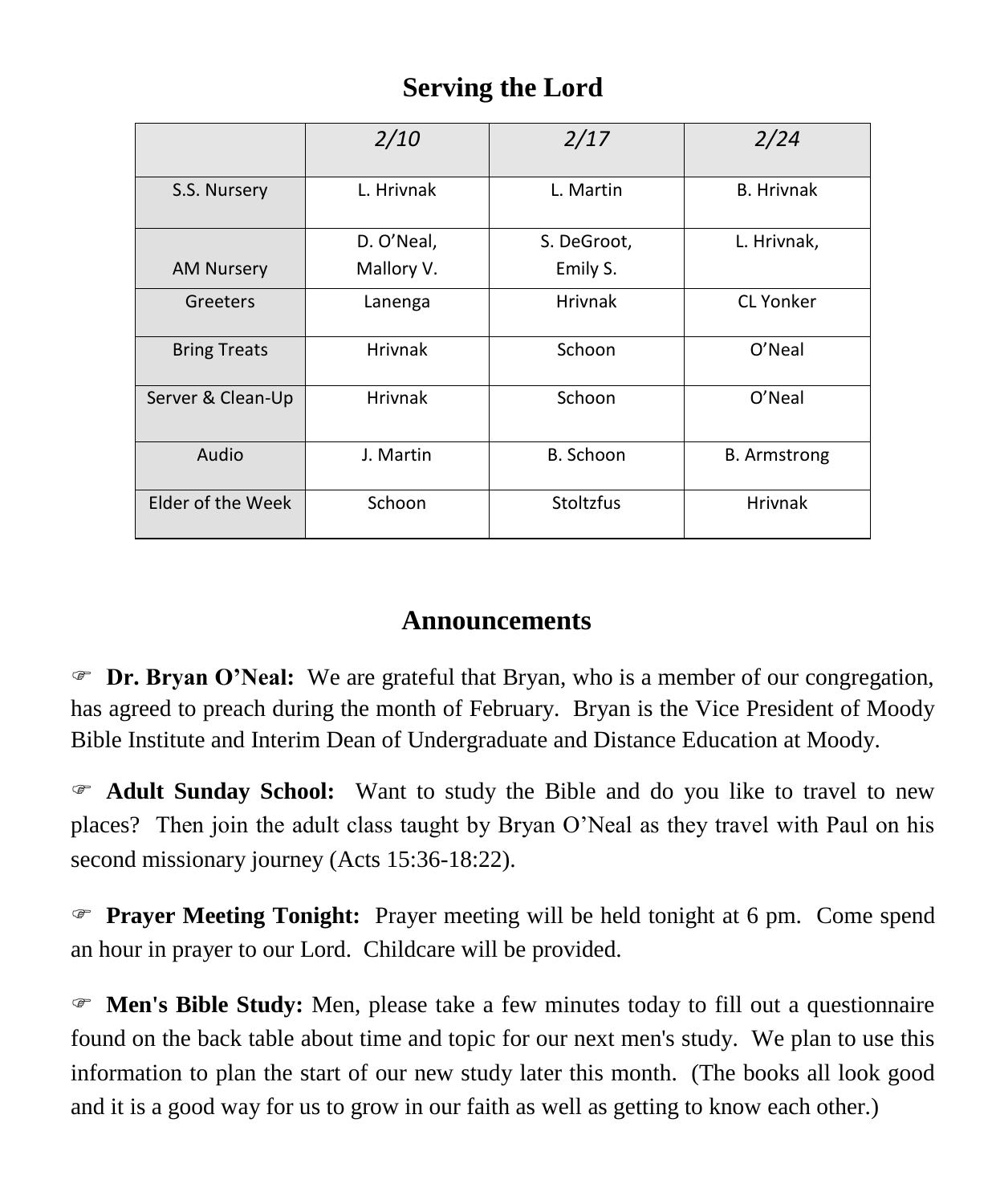**Congregational Meeting:** A short congregational meeting has been called for next Sunday, February 17, immediately after the worship service. The meeting will include the approval of the actions of the February 6 Annual Corporation meeting since there was not a quorum at this meeting. It will also include the approval of the election of the Pastoral Search Committee as presented by the elders.

 **Nominations for the Pastoral Search Committee:** Please prayerfully consider and speak with members of the congregation who you think would serve well on the Pastoral Search Committee that is being formed. Please get their agreement to serve and then hand in the sheet with nominations to one of the elders today, February 10. From the list of nominations, the elders will select a committee of seven nominees to serve in this important function.

 **Afternoon Care Group:** The Afternoon Care Group (previously Greene Care Group) will be meeting this Tuesday at 1:00 pm. This Bible Study will be led by Walter Lorenz.

 **Missionary Visit:** Tracy Dager will be with us Sunday evening, February 24, sharing about his ministry with the Jerusalem Gateway Project. Please plan to join us and hear about the gospel ministry in a place from which we usually hear about hatred and violence. We will have a carry-in meal. More information regarding the meal will be available next Sunday.

 **Marriage Seminar:** March 1-3 (Friday evening - Sunday morning) we will be hosting a marriage seminar. The purpose is to strengthen the marriages in our church, among our friends and neighbors, and to help prepare singles for marriage. More details can be found in the printed fliers which are available to use to invite others. Child care will be provided.

 **Ladies' Bible Study:** The Ladies' Bible Study will be studying "Pursuing Contentment," a *Women of Faith* Bible study. The Bible Study meets every Wednesday morning. Please contact Val, Lucy, or Denise with questions.